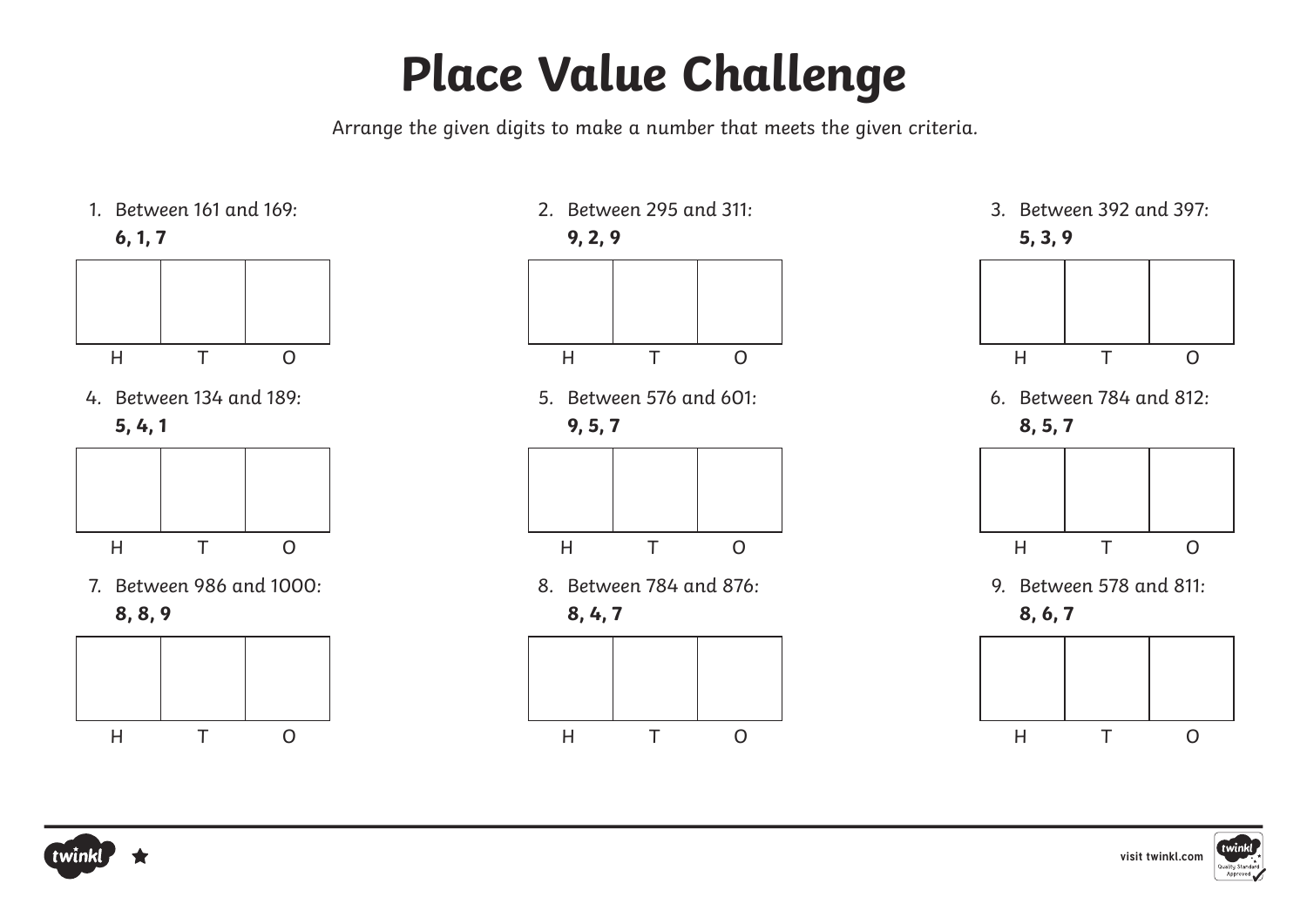## **Place Value Challenge**

Arrange the given digits to make a number that meets the given criteria.





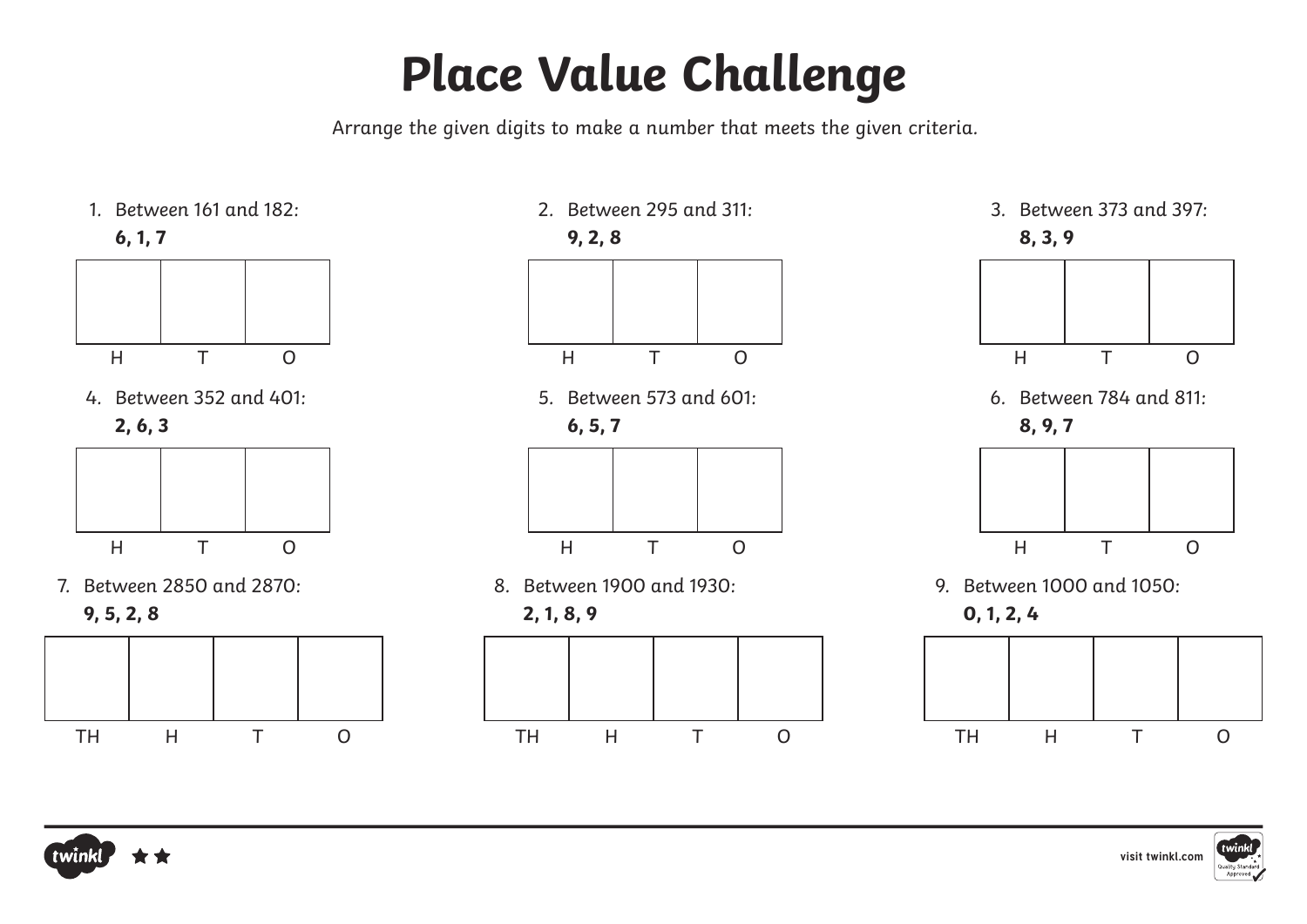## **Place Value Challenge**

Arrange the given digits to make a number that meets the given criteria.